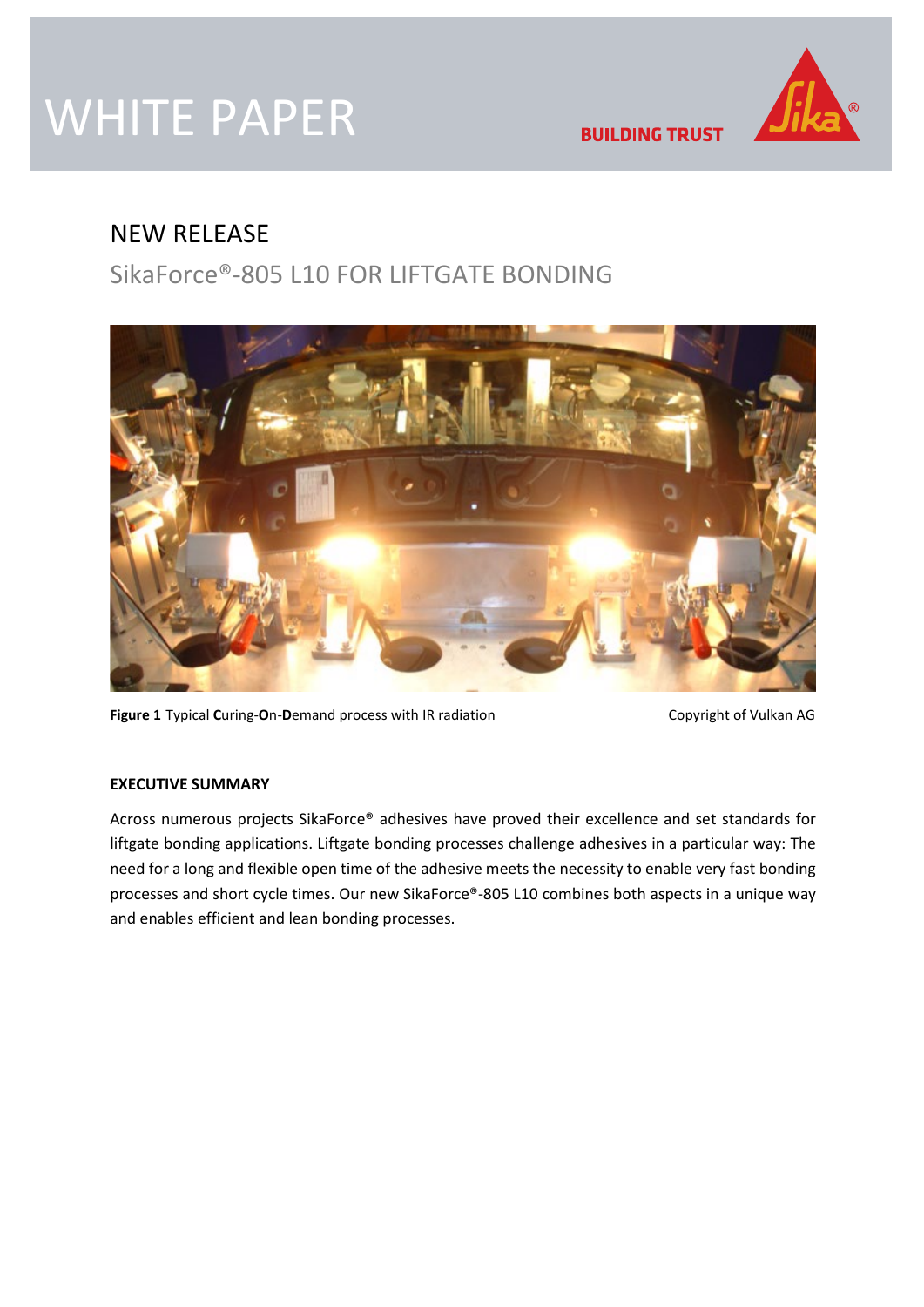

#### **ADVANTAGES AT A GLANCE**

- Superior long open time even at elevated temperatures
- Very fast processes can be achieved with heat acceleration **C**uring-**O**n-**D**emand (COD)
- Superior sagging behavior allows high applicable bead thicknesses and a remarkable tolerance compensation
- Very good adhesion on polypropylene grades (filled with long glass fibres or talcum)
- Absence of a plasticizer in the formulation minimizes risk of **E**nvironmental **S**tress **C**racking (ESC) and bond line read through / marking

#### **KEY DATA**

| <b>PROPERTIES</b>                 | <b>TYPICAL VALUES</b> |
|-----------------------------------|-----------------------|
| Mixing ratio (by volume)          | 2:1                   |
| Tensile strength                  | 3 MPa                 |
| <b>Elongation at break</b>        | 400 %                 |
| E-Modulus $(0,5 - 5%)$            | 4 MPa                 |
| Tensile lap-shear strength        | 4 MPa                 |
| Open time at (23 °C / 50 % r. h.) | 7 min.                |
| Open time at (35 °C / 50 % r. h.) | $5$ min.              |

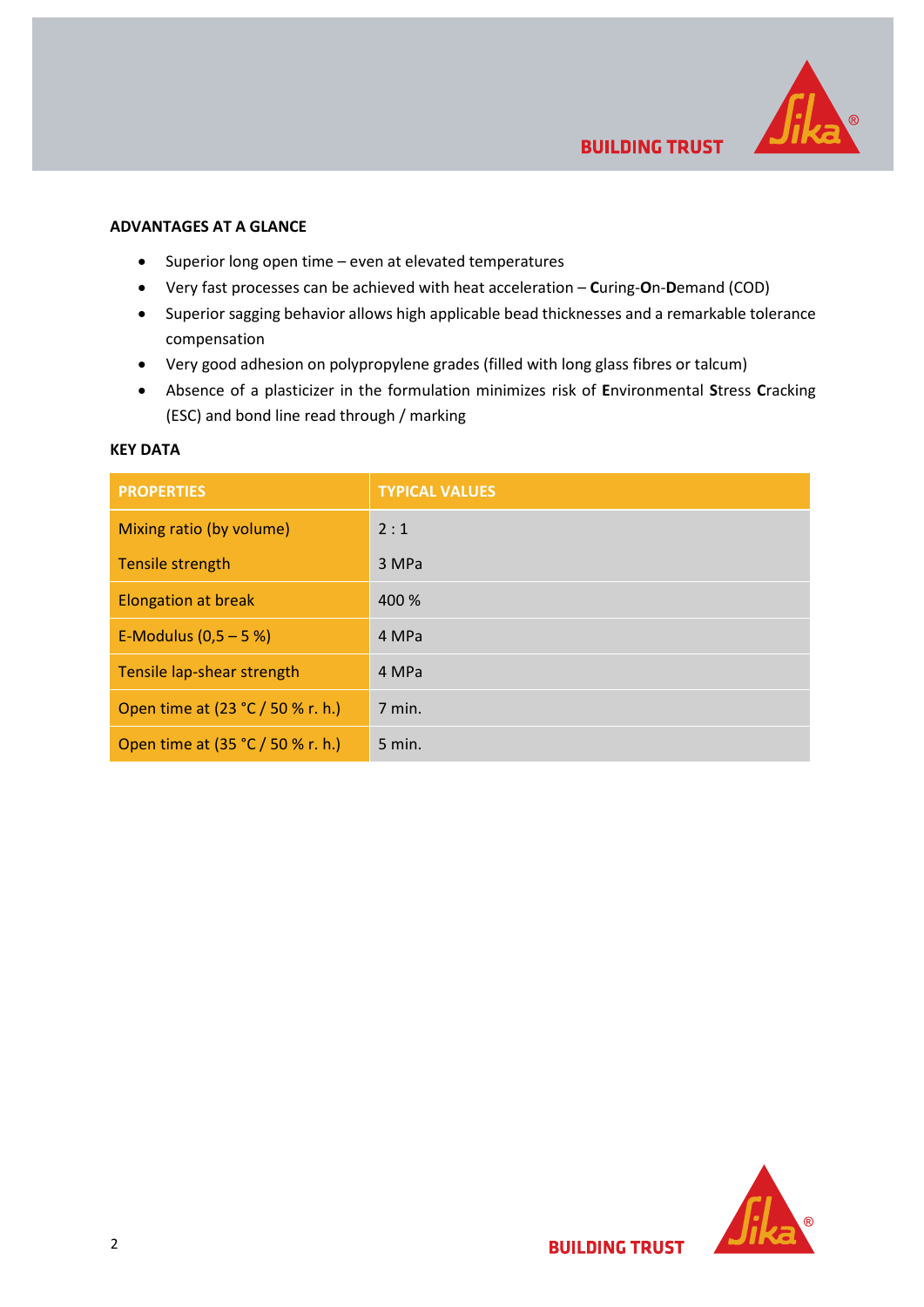

#### **OPEN TIME**

The open time of an adhesive can be practically approximated with the development of the compression forces. A flat curve, especially during a certain period after the mixing process, typically indicates good workability and good wetting behaviour of the adhesive. See the graph below and find the behaviour of the new SikaForce®-805 L10.



The behaviour of the SikaForce®-805 L10 curves show relatively flat curves at 25 °C ambient conditions up to 7 min. after mixing. Even at 35 °C – a realistic scenario in summer period – the curve remains relatively flat within 5 min. after the mixing process.

When transferring this behaviour to a bonding process, this means a plus of flexibility, especially when large volumes of adhesive need to be applied on large parts like liftgates.

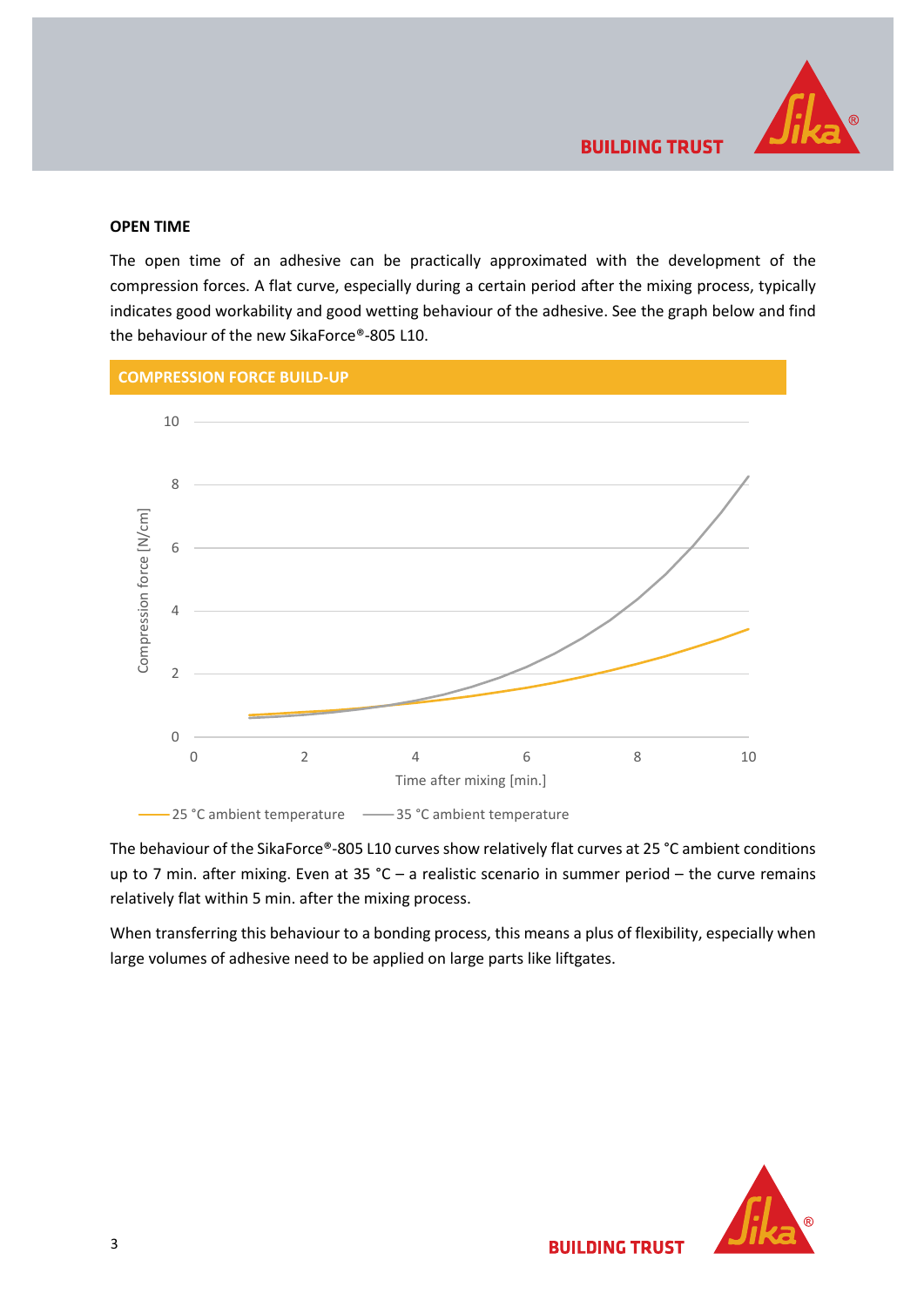

#### **STRENGTH BUILD-UP PERFORMANCE**

Liftgate bonding processes are typically driven by short cycle times. A heat acceleration of the adhesive is mandatory in many cases, to achieve a certain level of handling strength of the bonded parts for the downstream processes. In this context, the effectivity of the heat acceleration on the strength buildup of the adhesive is a crucial lever and enabler for efficient bonding processes.



With heat acceleration (COD), strength values  $\geq 1$  MPa can be achieved within 2 mins. The fastest bonding processes can be ensured with SikaForce®-805 L10. This allows for significant reduction of fixation times and simplification of the bonding cells.

#### **OUTLOOK**

We propose SikaForce®-805 L10 for liftgate applications and other component bonding applications, wherever stable and long-term resistant adhesion on PP grades is required. Let's keep in touch and please join us for writing new success stories with a new generation of SikaForce® for liftgate bonding.